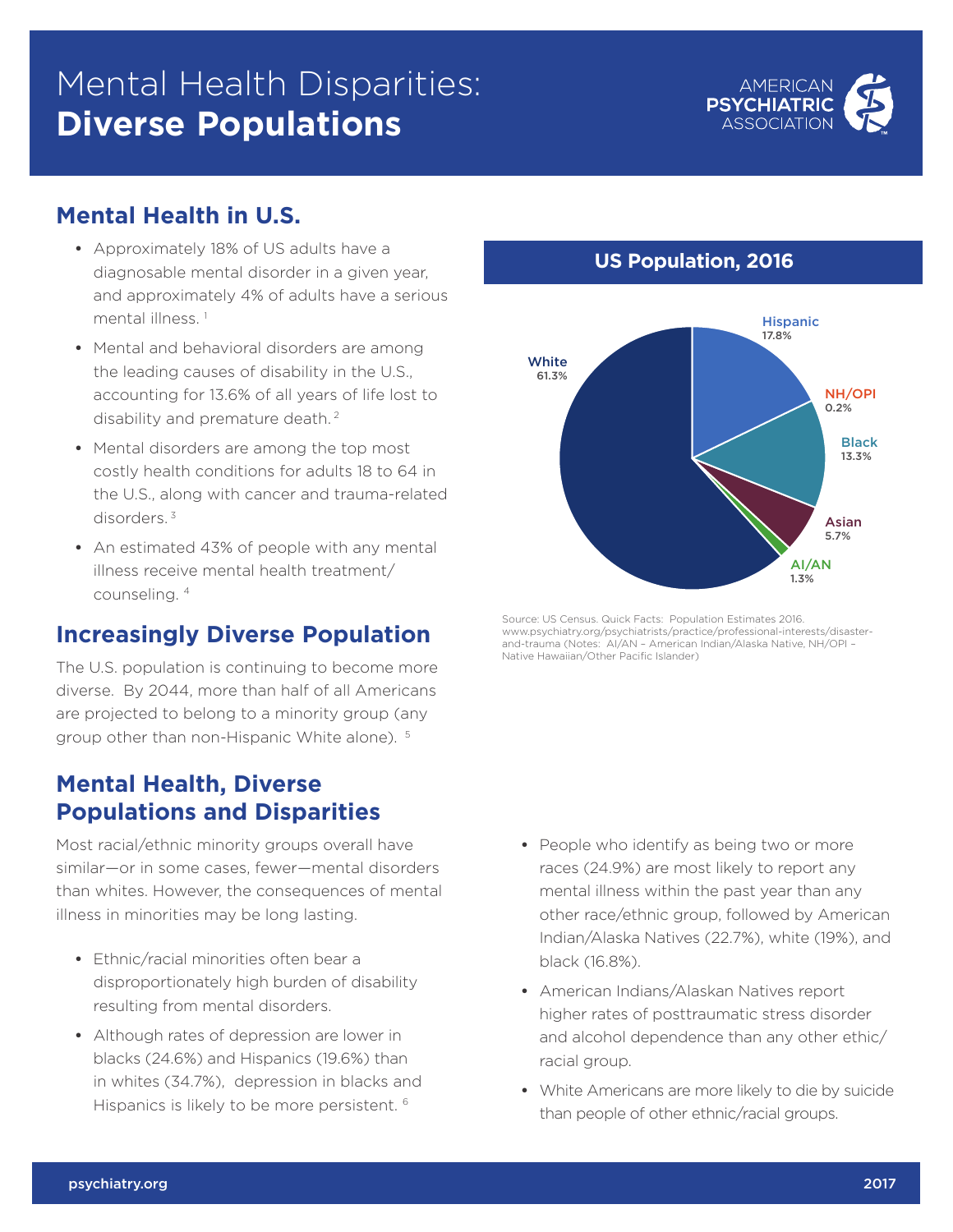- **•** Mental health problems are common among people in the criminal justice system, which has a disproportionate representation of racial/ ethnic minorities. Approximately 50% to 75% of youth in the juvenile justice system meet criteria for a mental health disorder. 7
- **•** Racial/ethnic minority youth with behavioral health issues are more readily referred to the juvenile justice system than to specialty primary care, compared with white youth. Minorities are also more likely to end up in the juvenile justice system due to harsh disciplinary suspension and expulsion practices in schools.<sup>8</sup>
- **•** Lack of cultural understanding by health care providers may contribute to underdiagnosis and/or misdiagnosis of mental illness in people from racially/ethnically diverse populations. Factors that contribute to these kinds of misdiagnoses include language differences between patient and provider, stigma of mental illness among minority groups, and cultural presentation of symptoms.

## **Disparities in Mental Health Service Use**

People from racial/ethnic minority groups are less likely to receive mental health care. For example, in 2015, among adults with any mental illness, 48% of whites received mental health services, compared with 31% of blacks and Hispanics, and 22% of Asians.9

There are differences in the types of services (outpatient, prescription, inpatient) used more frequently by people of different ethnic/racial groups. Adults identifying as two or more races, whites, and American Indian/Alaska Natives were more likely to receive outpatient mental health services and more likely to use prescription psychiatric medication than other racial/ethnic groups. Inpatient mental health services were used more frequently by black adults and those reporting two or more races. Asians are less likely to use mental health services than any other race/ ethnic group.10

Among all racial/ethnic groups, except American Indian/Alaska Native, women are much more likely to receive mental health services than men.10



 Any Mental Illness in the Past Year among Adults, by Race/Ethnicity, 2008-2012 **Adults, by Race/Ethnicity, 2008-2012 Any Mental Illness in the Past Year among** 

.<br>Source: Substance Abuse and Mental Health Service Administratio., *Racial/Ethnic Differences in Mental Health Service Use among Adults. 2015*

#### **Among People with Any Mental Illness, Percent Receiving Services, 2015**



*Source: Substance Abuse and Mental Health Services Administration. National Survey on Drug Use and Health. 2008-2015.*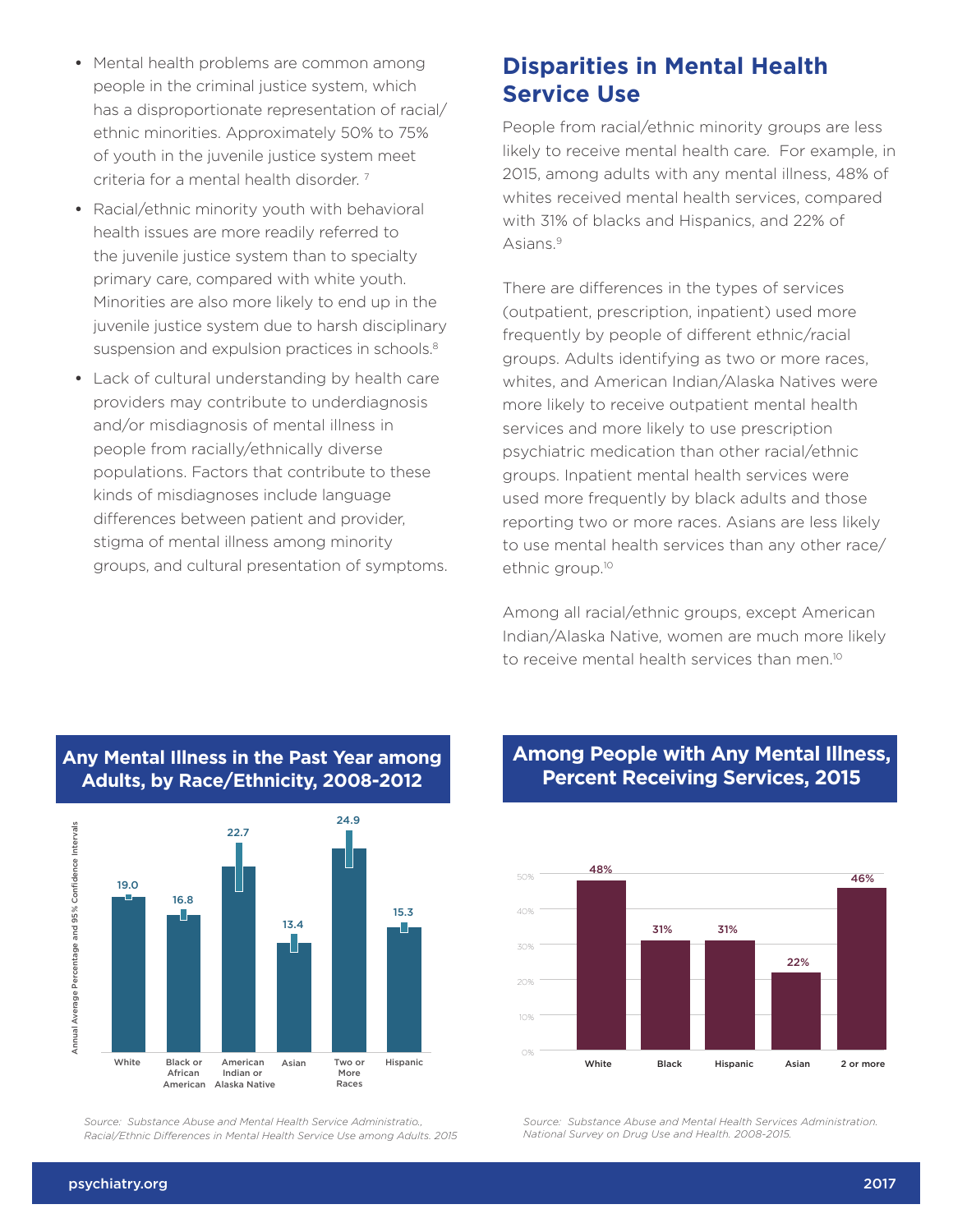### **Barriers to Care**

Factors affecting access to treatment by members of diverse ethnic/racial groups may include:

- **•** Lack of insurance, underinsurance
- **•** Mental illness stigma, often greater among minority populations
- **•** Lack of diversity among mental health care providers
- **•** Lack of culturally competent providers
- **•** Language barriers
- **•** Distrust in the health care system
- **•** Inadequate support for mental health service in safety net settings (uninsured, Medicaid, Health Insurance Coverage other vulnerable patients)

**To learn about best practices for treating diverse populations and to get answers to your questions by leading psychiatrists, please visit APA's Cultural Competency webpage at https://www. psychiatry.org/psychiatrists/cultural-competency.**